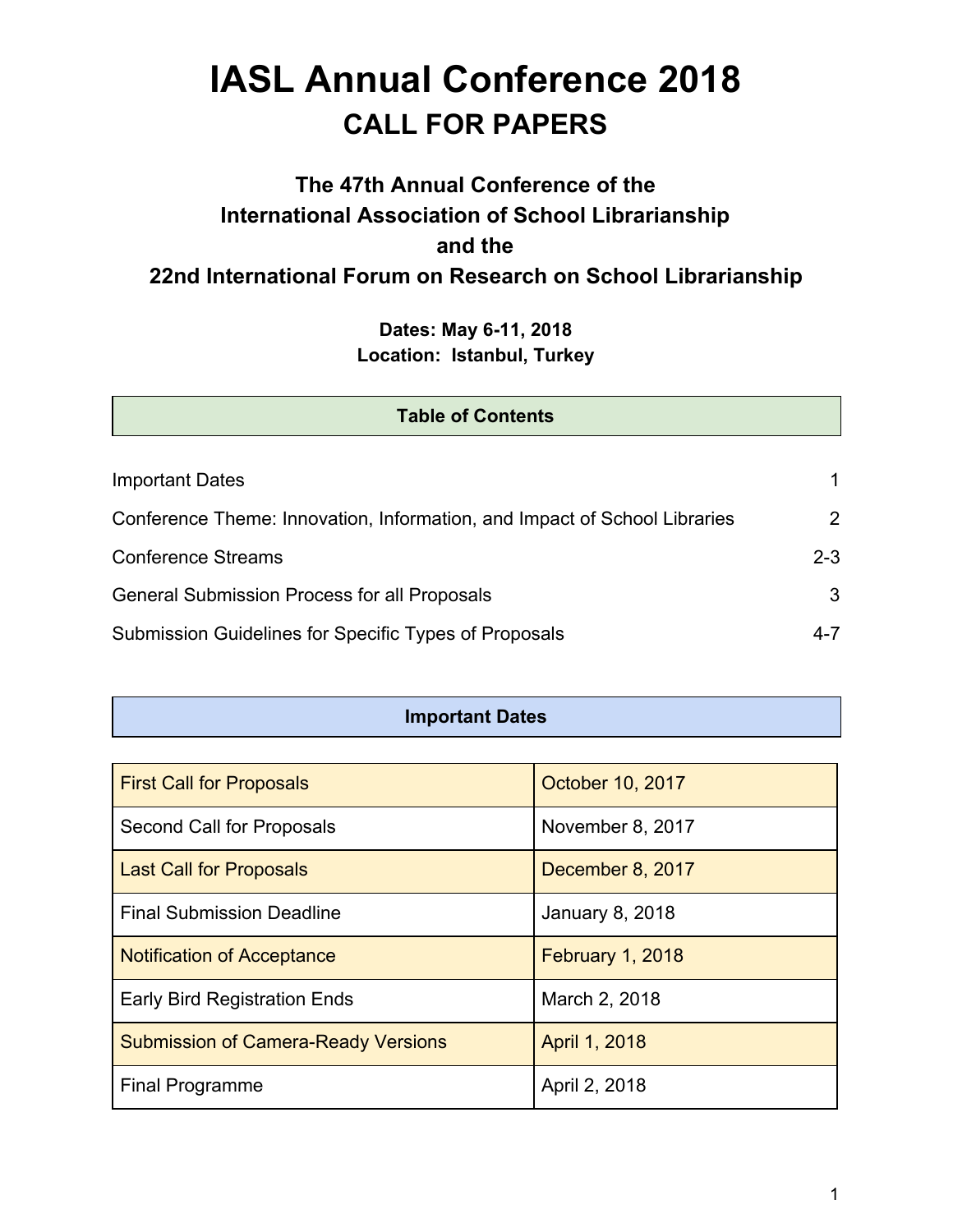#### **Conference Theme: Innovation, Information and Impact of School Libraries**

The International Association for School Librarianship invites professional and research contributions to the **47th Annual Conference and the 22nd International Forum on Research on School Librarianship.** The conference is dedicated to the advancement of theory and practice in school librarianship.

#### **Who should attend?**

The IASL Annual Conference provides a space for school librarians, teachers, administrators, researchers, and all those with an interest in education and libraries to join the exciting conversations about innovation, information, and impact of school libraries.

#### **Why should I attend?**

This year's conference provides a space for practitioners to share their understandings of where we are today and to build for the future. The conference is participative and promotes dissemination and exchange of ideas in a variety of formats. It is also an excellent opportunity for delegates to **learn more about** the issues and trends in school librarianship, **network** with other librarians across the globe, **experience** the camaraderie of librarianship, and, **dialogue** about research and best practices in school libraries both local and international.

#### **Conference Website**

**<https://iasl-online.wildapricot.org/2018-Conference-Proceedings>**

#### **Proposal Submission Portal**

**<http://iasl2018.org/cms/openconf.php> (\*\*opens December 1, 2017\*\*)**

#### **Conference Streams**

The conference organizers invite contributions to:

**Stream A:** Annual Conference of the International Association of School Librarianship

- Professional paper
- Professional workshop
- Special Interest Group presentation

**Stream B:** International Forum on Research on School Librarianship

- Research paper
- Poster session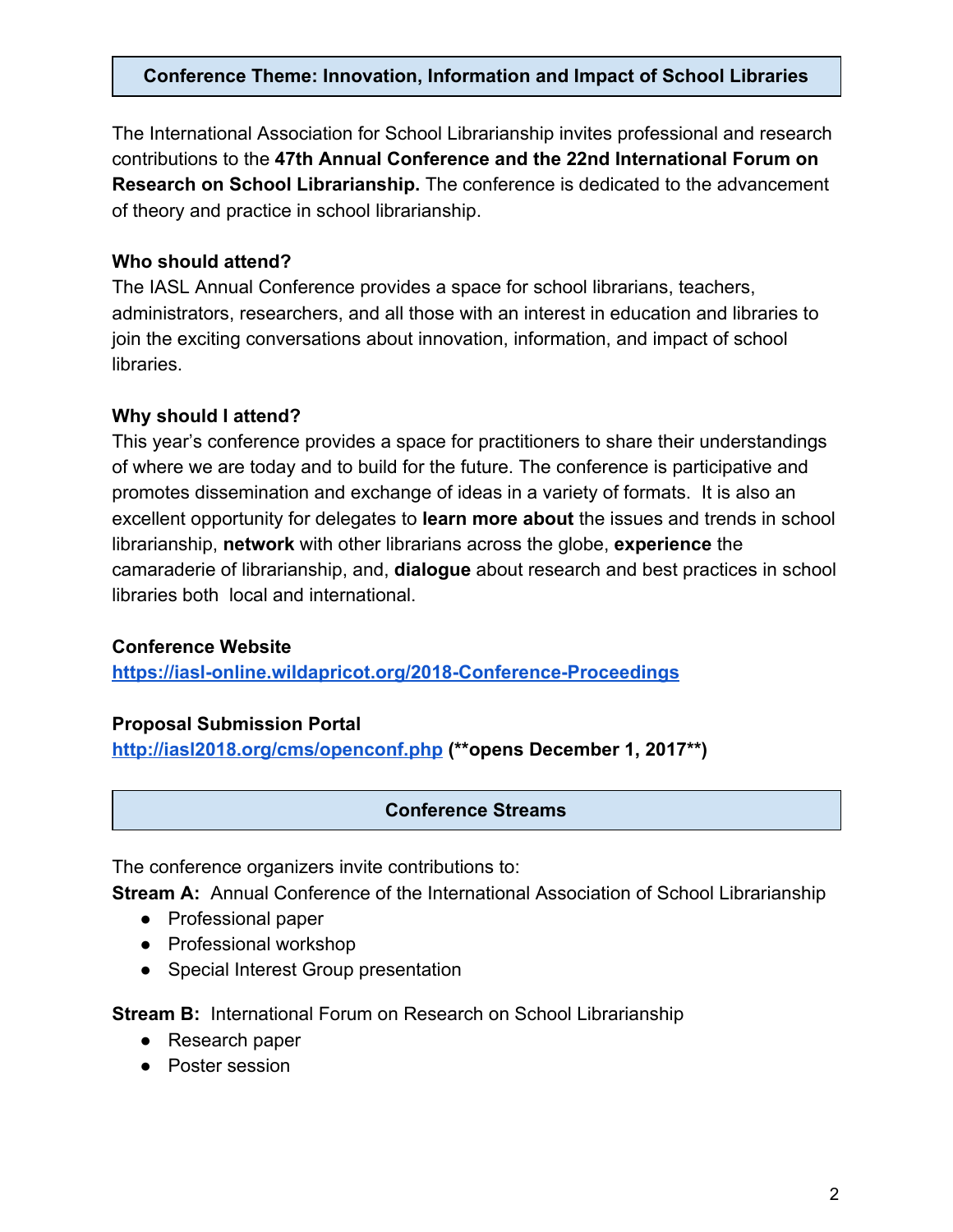# **Submitting a Proposal**

Each year the IASL conference has an overarching theme which it aims to address in keynote speeches, associated discussions, workshops, Special Interest Group meetings, and poster presentations. Proposals that address the conference theme, in particular, or any aspect of school librarianship, in general, are most welcome!

All proposals will be blind peer-reviewed by three members of the IASL Research Special Interest Group, and the selection is based solely on quality.

All proposals should be submitted at **<http://iasl2018.org/cms/openconf.php> (\*\*\*This will open December 1st, 2017\*\*\*)**. The deadline for submission of all proposals is **January 8, 2018.** There will be **no extension of the deadline.** This submission date will allow for timely (1) review of proposals, (2) communication with authors, (3) early-bird registration for the conference, and (4) travel arrangements, including visa applications.

#### **General Submission Process for all Proposals**

To maintain the high quality of presentations at the conference, to make the program rich and detailed, and to ensure that the review process is fair; all proposal submissions must must be made in **English.**

# **Before uploading your proposal you will be required to provide the following information:**

- Complete contact information for the person submitting the proposal
- Names, email addresses, and affiliations of all presenters
- A 25-30 word biography statement for each presenter
- Title of the paper, workshop, presentation, or poster
- The **Stream** under which your proposal falls and the type of proposal
- A 100 word description of the presentation, workshop, or poster to be included in the program (please make this description engaging)
- All proposals must be sent in as a double-blind copy for the review process

#### **Preparing your document for double-blind review**

Besides the obvious need to remove names and affiliations under the title within the manuscript, there are other steps that need to be taken to ensure the proposal is correctly prepared for double-blind peer review.

To assist with this process, the key items that need to be observed are as follows: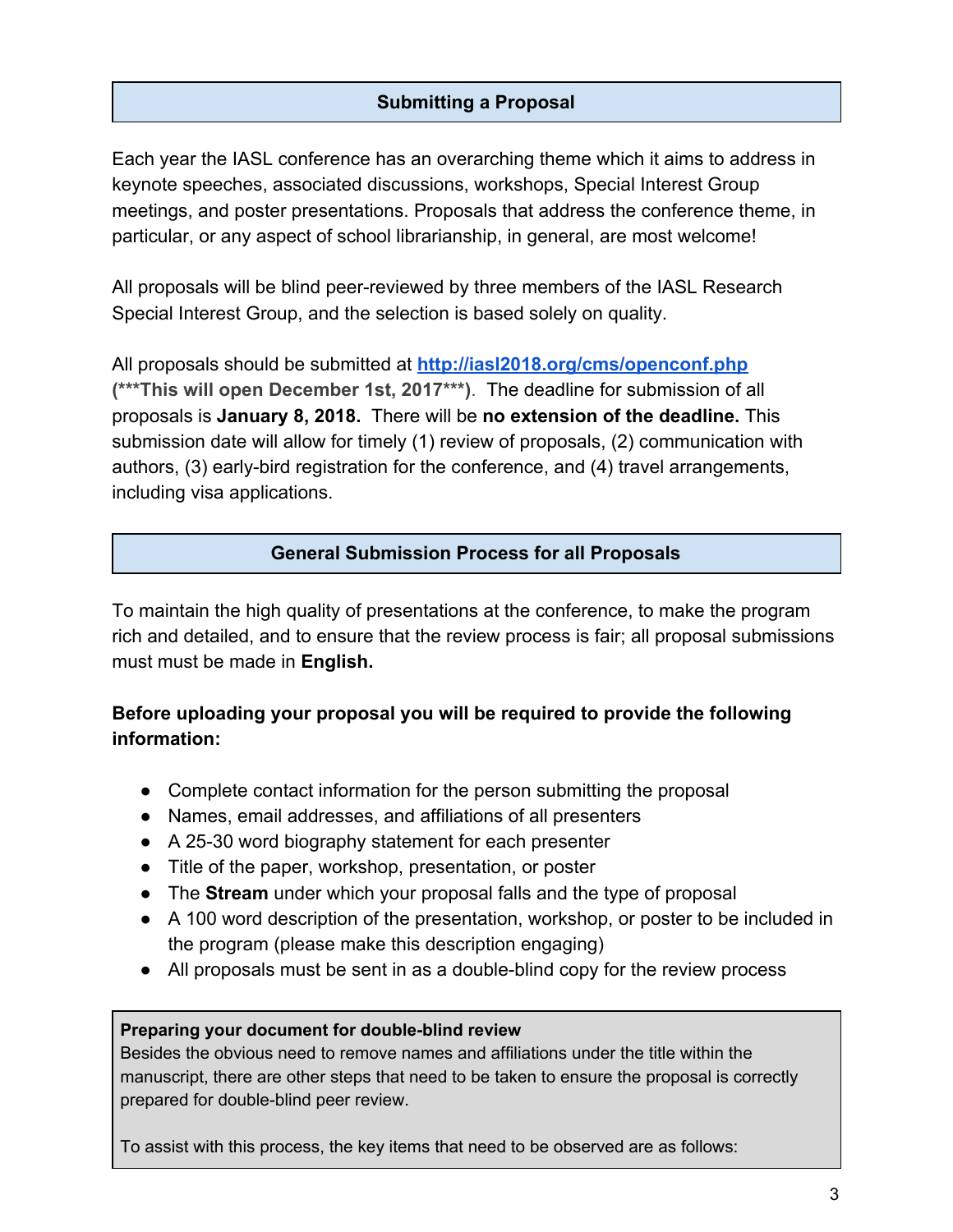- Use the third person to refer to work the Authors have previously undertaken, e.g. replace any phrases like "as we have shown before" with "… has been shown before [Anonymous, 2007]" .
- Make sure figures do not contain any affiliation related identifiers
- Do not eliminate essential self-references or other references but limit self-references only to papers that are relevant for those reviewing the submitted paper.
- Cite papers published by the Author in the text as follows: '[Anonymous, 2007]'.
- For blinding in the reference list: '[Anonymous 2007] Details omitted for double-blind reviewing.'
- Remove references to funding sources
- Do not include acknowledgments
- Remove any identifying information, including author names, from file names and ensure document properties are also anonymized.

Proposals should be prepared and submitted as a .doc, .docx, .rtf or .pdf format. The font should be Times New Roman, size 12, 1.5 line spacing (except the references, which should be single spaced). All references and in-text citations should conform to the **Publication Manual of the American Psychological Association (6th edition)**.

**General Selection Criteria:** Selection will be based on content quality, relevance to theme, and originality. See specific types of proposals for additional information.

#### **Submission Guidelines for Specific Types of Proposals**

**Stream A**

#### **Professional Paper - 30 minutes**

Professional papers may explain a topic of interest in school librarianship, demonstrate a new or innovative school library practice, and/or explore issues and trends in school librarianship. A twenty-minute presentation will be followed by ten minutes for questions and discussion.

**Submission format:** Proposals for a professional paper should be a maximum of **500 words** excluding the reference list. The proposal should include

- Title
- Abstract
	- Introduction
	- Objectives of the presentation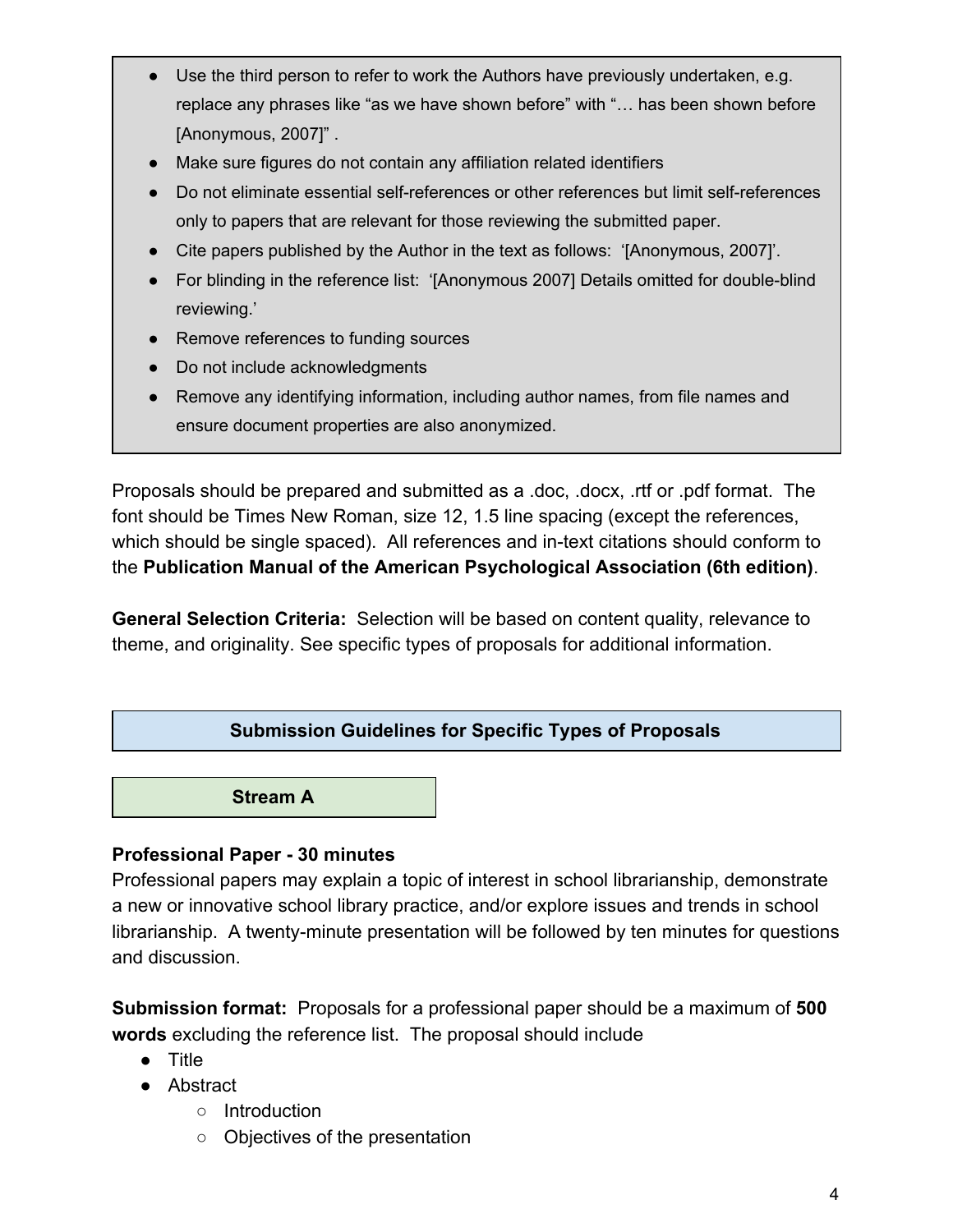- Clear description of what participants will learn
- References (as required)

# **Professional Workshop - 60 minutes**

Professional workshops should be interactive sessions designed to engage participants in activities related to the conference theme or a topical issue in school librarianship. Professional workshops are intended to enhance the skills of the attendees, engage in discussion with participants, and to foster deeper understandings on the matters related to the conference theme.

**---------------------------------------------------------------------------------------------------------------------**

**Submission Format:** In addition to the general guidelines, the abstract for the proposal should include

- At least two measurable outcomes or objective/s of the workshop
- A detail description of the contents of the workshop
- The activities in which the delegates will be engaged
- Plans to encourage interaction between participants and with the presenter(s)
- Examples of tasks and learning experiences

# **Try to answer the following questions in your proposal:**

- What types of collaboration or interactivity will occur during the workshop?
- What will participants take home as a tangible deliverable or takeaway?
- How will the participants be able to apply the effective practices shared in the workshop in their own context?
- **●** Who do you envision as the primary audience types who would get the most out of this session and why?

**---------------------------------------------------------------------------------------------------------------------**

# **Special Interest Group (SIG) Session - 60 minutes**

The Chair of each Special Interest Groups (SIGs) is encouraged to propose a session for the conference specifically related to their mission and goals.

**Submission Format:** In addition to the general guidelines, the proposal should include:

- A detail description of the session
- Plans to encourage interaction between participants and with the presenter(s)

# **Try to answer the following questions in your proposal:**

- What are the goals of the SIG in holding this session?
- What will participants learn from the session?
- How might the participants contribute to the work of the SIG?
- **●** Who do you envision as the primary audience types who would get the most out of this session and why?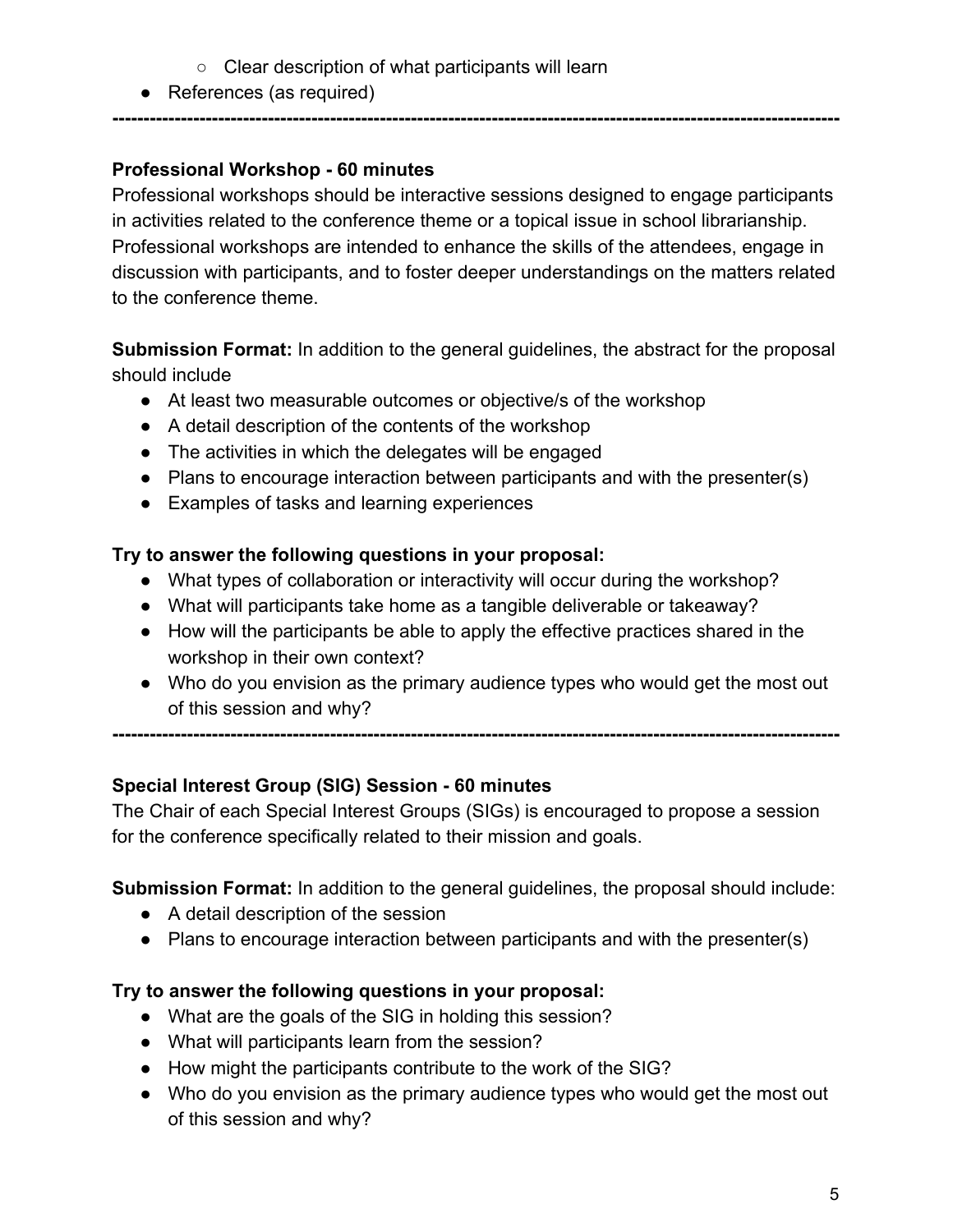#### **Stream B**

#### **Research Paper - 30 minutes**

Research papers should present original research of interest to those involved in school librarianship. A twenty-minute presentation will be followed by ten minutes for questions and discussion.

**Submission format:** A research paper proposal should be a maximum of **1000 words** excluding references. The proposal should include the following (or similar) headings:

- Introduction
- Statement of the Research Problem
- Literature review
- Methodology
- Findings (may be preliminary)
- Discussion
- Implications and Conclusions
- References

**Selection Criteria:** Research proposals will be evaluated based on the following:

- Is the research problem of interest to the conference audience
- Does the proposal present original research?
- Does the proposal demonstrate an appropriate knowledge of the literature?
- Are the research methods (e.g., design, methodology, analyses) appropriate?

**---------------------------------------------------------------------------------------------------------------------**

- Are the conclusions well supported?
- Is the proposal well written?
- Does it follow the **Publication Manual of the American Psychological Association (6th edition)** for in-text citations and references?

**Poster Session**

Posters may present works in progress or completed research projects. Posters are accepted for presentation as:

- A maximum of 1m x 1.5m printed poster to be displayed. This may be in the form of or combinations of photographs, graphics and textual information
- An electronic poster on a laptop

Because a poster is research presented in a visual format, the submission format and selection criteria are the same as for research papers.

**Submission format:** A poster proposal should be a maximum of **1000 words** excluding references. The proposal should include the following (or similar) headings:

- Introduction
- Statement of the Research Problem